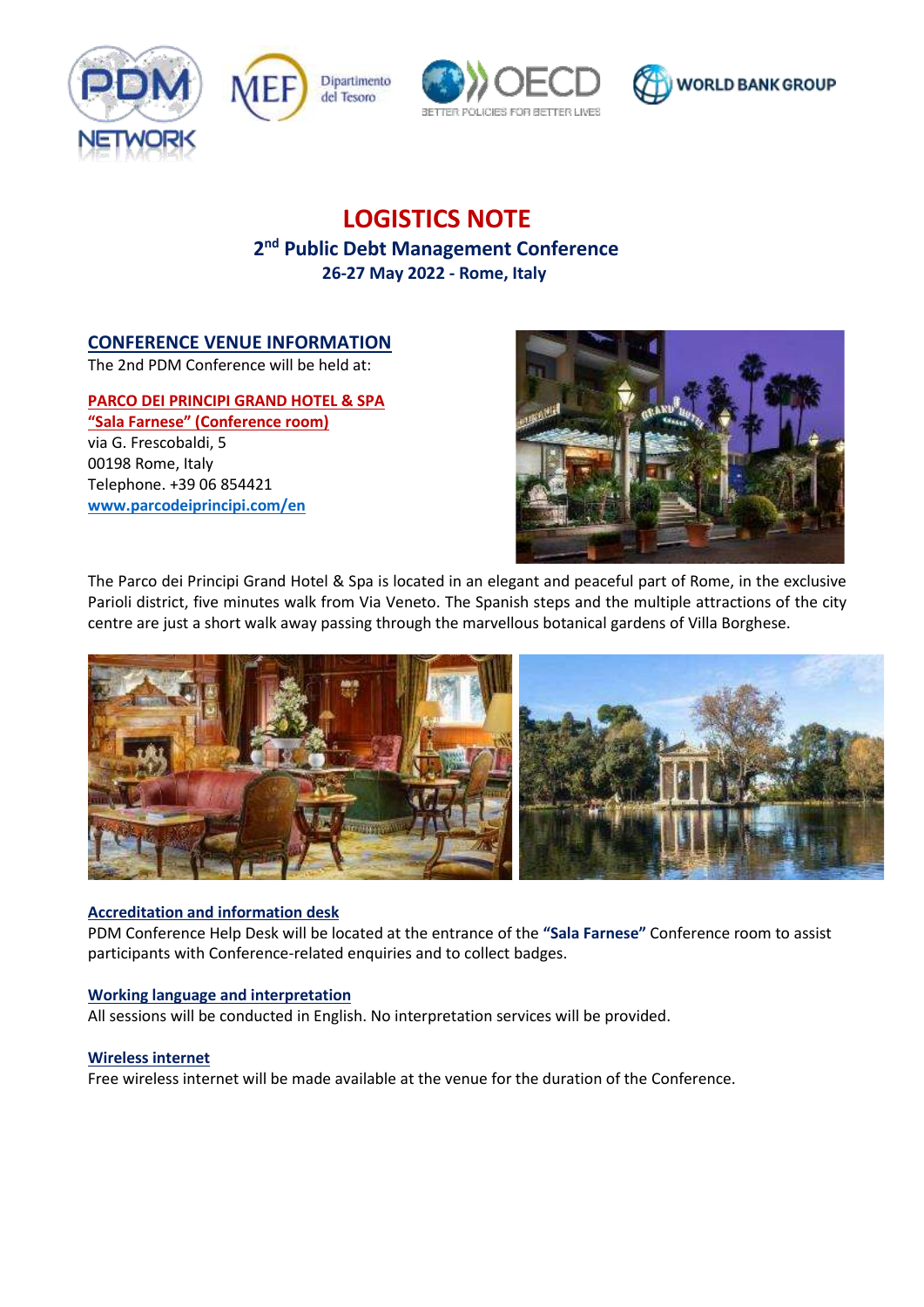







# **VENUE LOCATION**



*A) Villa Borghese Gardens B) Borghese Gallery Museum C) Bio – park of Rome D) Via Veneto E) Spanish Steps* **F) Trevi Fountain G) National Gallery of Modern Art** H) MAXXI – National *Museum of XXI Century Art I) Auditorium – Parco della Musica J) St Peter's Basilica in the Vatican City*

# **HOW TO REACH THE CONFERENCE VENUE**

All participants are requested to arrange their own transport to/from Rome, including flights and/or trains. In case participants need special or extra transport arrangements, please contact: [PDMconferenceRome@mef.gov.it.](mailto:PDMconferenceRome@mef.gov.it)

## *From Roma Termini train station:*

Roma Termini is Rome's main train station, and one of Europe's largest as well. There are 29 platforms and daily service to cities all over Italy as well as elsewhere in Europe.

From the adjacent Piazza dei Cinquecento, participants can reach Parco dei Principi Grand Hotel by taxi or bus.

- Bus 360 (direction Muse) stopping at Paisiello/Monteverdi (around 15 minutes, 8 stops), 280 meters from the hotel.
- Bus 92 (direction Marliana) stopping at Pinciana/Allegri (10 min./7 stops), 400 meters from the hotel.

For information on local public transports, please visit[: https://www.atac.roma.it/en/home.](https://www.atac.roma.it/en/home)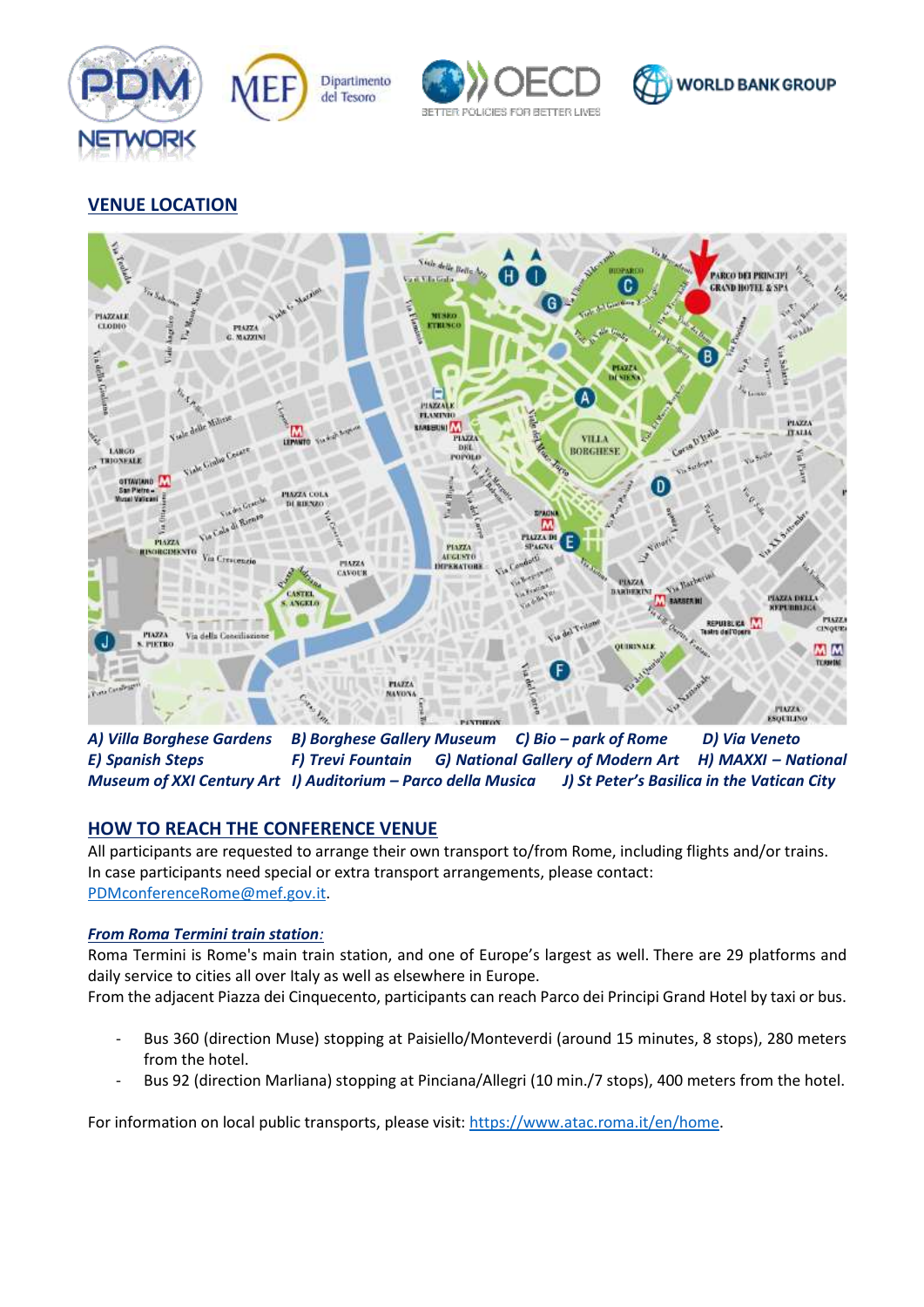

#### *From Leonardo da Vinci airport (Fiumicino):*

The International Airport of Rome Fiumicino - Leonardo da Vinci is the main hub for arrival and departure of travelers and is located approximately twenty-eight km from the city centre.

**Taxi.** Taxi service is available at Terminal 1 and Terminal 3 Arrival areas of the airport.

Authorized Taxi vehicles are white with a "TAXI" sign on the roof. The symbol of the Municipality of reference is fixed to the front doors and the licence number is on the doors, on the back and inside the vehicle. Fixed fare (each way) to Rome city centre, including all supplements, is 50  $\epsilon$ .

**Train.** From the train station of the airport, conveniently located inside the hub, participants can take the *Leonardo express* train, a non-stop service that connects the Fiumicino airport to the Roma Termini train station in just 32 minutes, with departures scheduled every 30 minutes. Visit:<https://leonardo-express.com/en/en-leonardo-express-tickets/>

**Bus.** The Leonardo da Vinci airport is served by a series of bus lines both private and public. For the list and related information, please visit: Bus - AEROPORTI DI ROMA - [Aeroporti di Roma \(adr.it\).](https://www.adr.it/web/aeroporti-di-roma-en/pax-fco-bus)

#### *From Ciampino International airport:*

Ciampino International airport is located around twelve km south of the city centre, just outside Grande Raccordo Anulare (GRA).

**Taxi.** Taxi pick-up area is located outside the terminal. All taxis travelling from Ciampino airport to Rome city centre must adhere to a fixed fare ranging between 30 € and 40 €, depending on your final destination. Visit: [Ciampino Airport Taxi | Online Booking \(ciampino-airport.info\)](https://www.ciampino-airport.info/taxi-transfers.html)

**Train.** [Ciampino Airlink](https://www.trenitalia.com/en/services/ciampino-airlink.html) connects passengers landing at the airport to the city centre. The first bus connection departs from the airport roughly every 20 minutes and takes passengers to the Ciampino train station. Then, trains travelling to Rome are available with final destination Roma Termini station. Price of the entire service: 2.70 € per person. Visit: <https://www.trenitalia.com/en/services/ciampino-airlink.html>

**Bus.** There is an Airport Shuttle Bus Service outside the terminal. The service stops at Roma Termini station (Via Marsala) and the ride can take between 30 and 60 minutes, depending on peaks of traffic. The one-way fare to the city centre is 6€ (roundtrip 11€).

Visit: [Ciampino Airport Bus \(ciampino-airport.info\)](https://www.ciampino-airport.info/bus.html)

## **TAXI SERVICE - CONTACTS:**

**Service CHIAMATAXI - Roma Capitale**  Phone number: +39 060609 Website:<https://romamobilita.it/it/servizi/chiamataxi>

**Radiotaxi 3570**  Phone number: +39 06 3570 Website: [www.3570.it](http://www.3570.it/)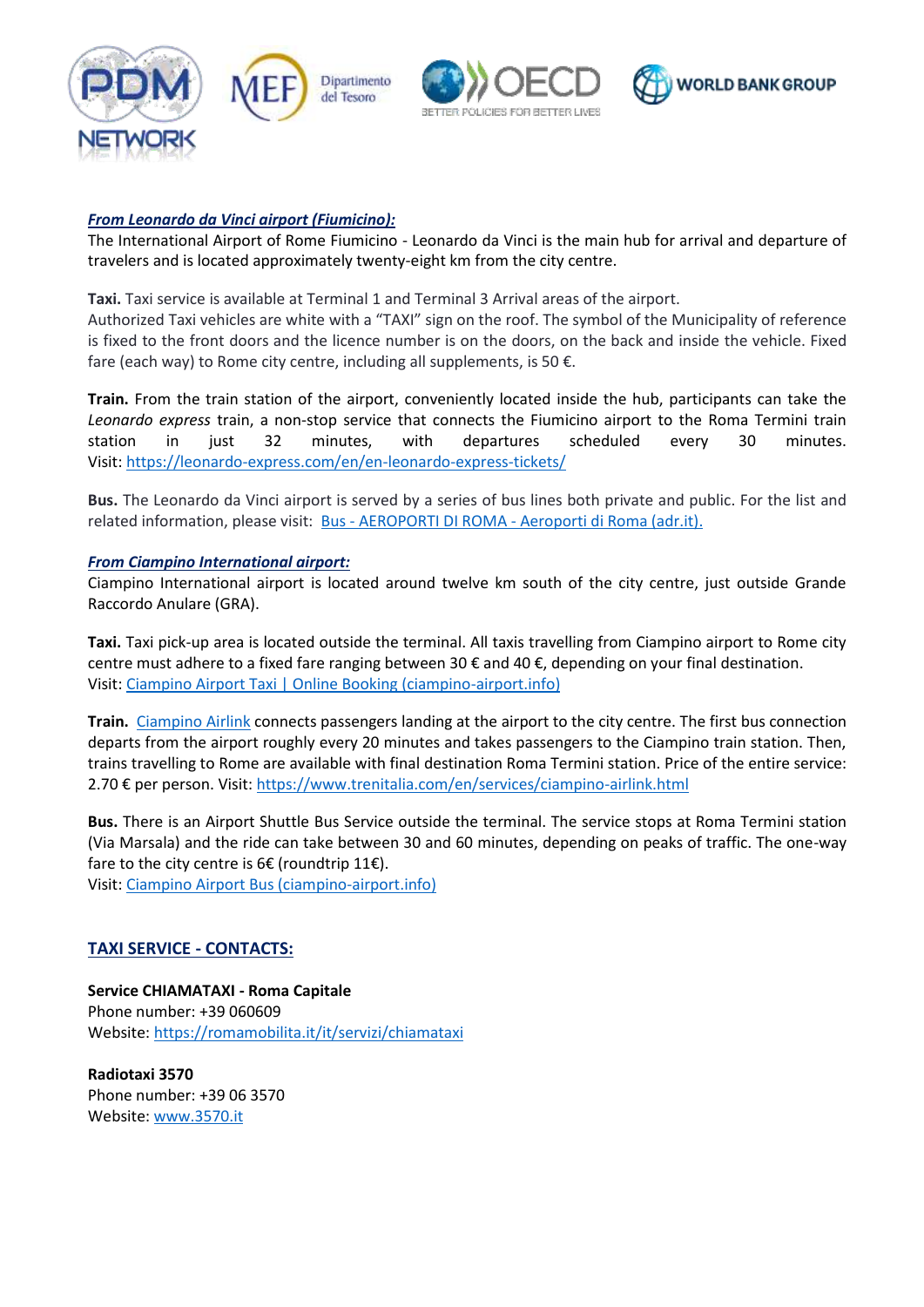







## **ACCOMODATION - SUGGESTED HOTEL LIST**

Please find below a list of suggested hotels located nearby Conference Venue. Please note that usually room rates in Italy do not include city tax to be paid on the spot. Its amount varies depending on the hotel stars category.

## *PARCO DEI PRINCIPI GRAND HOTEL & SPA 5\**

[www.parcodeiprincipi.com/en](http://www.parcodeiprincipi.com/en) Via G. Frescobaldi 5 - 00198 Roma - Tel. 0039 06 8454421

*HILTON GARDEN INN ROMA CLARIDGE 4\** - (800 mts./10 minutes walk from Grand Hotel Parco dei Principi) [www.romaclardige.hgi.com](http://www.romaclardige.hgi.com/) Viale Liegi 62 – 00198 Roma - Tel. 0039 06 845441

*THE HOXTON ROME 4\* -* (650 mts./9 minutes walk from Grand Hotel Parco dei Principi) <https://thehoxton.com/it/rome/> Largo Benedetto Marcello 220 – 00198 Roma - Tel. 0039 06 94502706

*BEST WESTERN HOTEL RIVOLI 4\* -* (1.100 mts./13 minutes walk from Grand Hotel Parco dei Principi) [www.hotelrivoliroma.it](http://www.hotelrivoliroma.it/) Via Torquato Taramelli 7 – 00197 Roma - Tel. 0039 06 3224042

*HOTEL ALBANI 4\* -* (900 mts./11 minutes walk from Grand Hotel Parco dei Principi) [www.hotelalbaniroma.com](http://www.hotelalbaniroma.com/) Via Adda, 45 – 00198 Roma - Tel. 0039 06 84991

## **TRAVELLING TO ITALY**

Please check in advance for any restrictions or conditions (e.g. PCR tests, vaccination certificates) associated with travelling to Rome. The survey available on the [InfoCOVID website](https://infocovid.viaggiaresicuri.it/index_en.html) may provide you with a list of conditions to be met and documents to produce before travelling to Italy, though it is advisable that you also consult the Italian Embassy in your country of origin for up-to-date information.

A new ordinance issued by the [Ministry of Health](https://www.salute.gov.it/portale/nuovocoronavirus/dettaglioContenutiNuovoCoronavirus.jsp?lingua=english&id=5412&area=nuovoCoronavirus&menu=vuoto) established, with effect from 1 March, the same rules for arrivals to Italy from all non-European countries as those already in force for European countries.

Entry into Italy shall be authorized upon the submission of: the Covid-19 Vaccine Passport (vaccination certificate, recovery certificate or negative molecular or antigen test) or any other equivalent vaccination certificate recognized; the [Passenger Locator Form](https://app.euplf.eu/#/) (PLF) in digital or paper format (o[r self-declaration,](https://www.esteri.it/MAE/resource/doc/2021/05/modulo_rientro_sintetico_16_maggio_2021_eng_compilabile.pdf) option available only to persons who have no electronic devices).

For more information, please check the website [here.](https://www.esteri.it/en/ministero/normativaonline/focus-cittadini-italiani-in-rientro-dall-estero-e-cittadini-stranieri-in-italia/)

## **HEALTH PROTOCOL**

The epidemiological framework and related government provisions are gradually evolving. Please refer to Italian [Ministry of Health](https://www.salute.gov.it/portale/nuovocoronavirus/dettaglioContenutiNuovoCoronavirus.jsp?lingua=english&id=5412&area=nuovoCoronavirus&menu=vuoto) website for updated information.

All measures aimed at providing the maximum guarantee of health safety will be assured to participants in any case. FFP2 masks will be available at the Conference venue.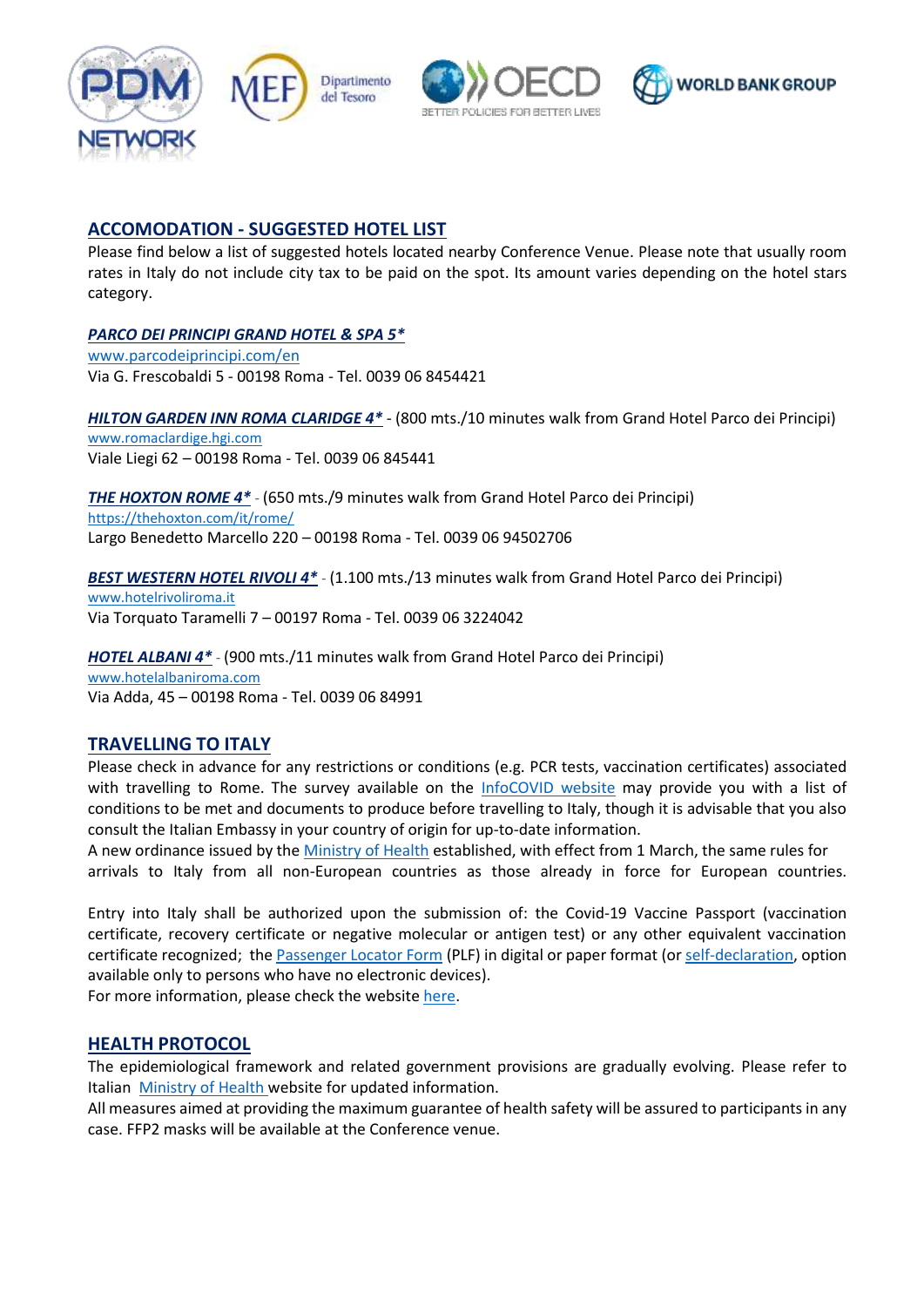





## **VISA REQUIREMENTS**

A valid passport, or appropriate travel documents, with a valid visa, when applicable, is required to enter Italy. Participants are strongly advised to check on visa formalities and to apply well in advance the conference dates to the Italian Embassy/Consulate in their country. Should you need to obtain the official letter to support your visa application, kindly contact: [PDMconferenceRome@mef.gov.it](mailto:PDMconferenceRome@mef.gov.it) For more information, please check the website<https://vistoperitalia.esteri.it/home/en>

# **GENERAL INFORMATION**

#### **Climate**

| May          | <b>Celsius</b> | Fahrenheit |
|--------------|----------------|------------|
| Average high | 24             | 75,2       |
| Average low  | 13             | 55,4       |

#### **Timezone**

Local time in Rome is Central European Summer Time (CEST).

#### **International Dialling Codes**

The country code for Italy is **39**, and the local code for Rome is **06**. To call a **local number dial +39**, followed by the **local code 06**. Please note that if you wish to reach a mobile number when calling from a foreign number, you should dial +39 followed by 06 and then the local number (**i.e. +39 06 xxx xxxx**)

## **Electricity supply**

The power supply in Italy is 220V (associated plug types C, F and L). Participants are advised to bring adapters with them, if needed.

#### **Currency, Banking, Credit Cards and ATMs**

The currency in Italy is the **Euro (€)**. Major credit cards are accepted in most hotels, restaurants and stores. Automated Teller Machines (ATMs) providing international banking services are widely available in Rome.

## **Tipping**

Tipping is not mandatory. A service charge might be sometimes added to the bills in restaurants, ranging from 1 to 3 euros.

#### **Emergency Calls Phone Numbers**

For all emergencies (i.e., police, fire services, medical care): 112.

#### **Accessibility and Special Requirements**

Participants are encouraged to advise the organizer of any special needs requiring assistance, including accessibility and ambulatory requirements, special dietary requirements, allergies and other health or medical issues. To this end, please liaise with PDMconferenceRome@mef.gov.it